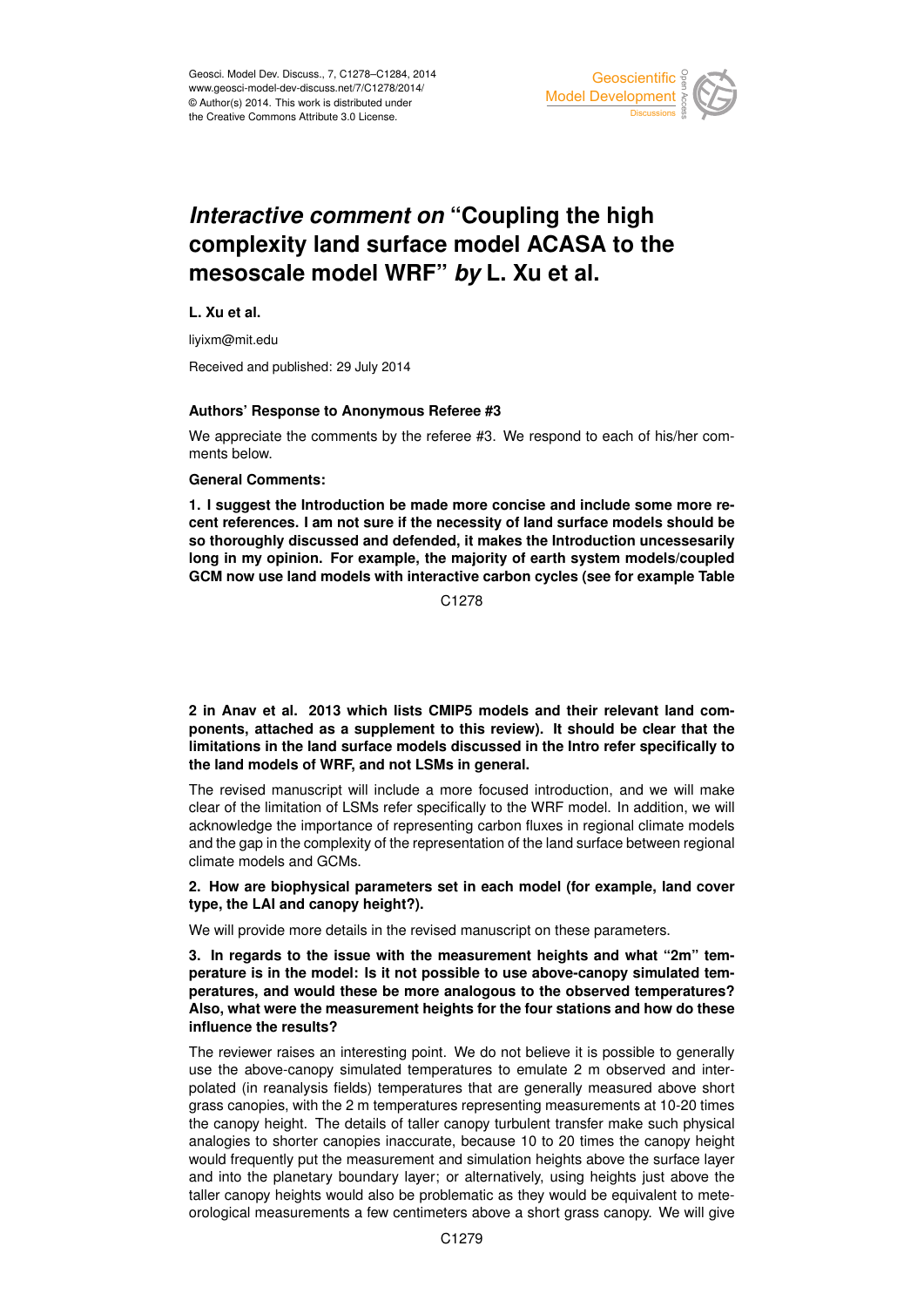the measurement heights for the four stations as requested by the reviewer. We will discuss in the revised manuscript how these heights will influence the results.

**4. At some points the text in this section is repetitive, or else it does not follow a logical order. I suggest breaking up the results section to help the reader. Either divide it by the meteorological variable discussed (e.g. 3.1 Temperature; 3.2 Dew point temperature, etc), or by the regions (e.g. 3.1 Northeast Plateau; 3.2 Mojave desert, etc.). Another suggestion is to segregate all discussion of reasons for model-obs mismatch from the results – either separately for each variable or together at the end of this section. This would reduce the repetition.**

We will take the suggestion of the reviewer and will better organize the result and discussion sections. In particular, we will keep in mind the need to reduce the repetition and thus simplify the paper.

**5. Since relative humidity is a function of the temperature and Td, it makes sense to me to combine the Td and RH results/discussion. This is another place where repetition could be reduced.**

We agree with the reviewer and realize the need to combine the results and discussion.

#### **Specific comments**

**Page 2834, Lines 13-16: It is not clear to me how the study addressed objective 1, since model parameters are barely covered in this paper.**

We will rephrase the objectives of this study to "evaluate the newly coupled WRF-ACASA model simulate surface meteorology from the diurnal to seasonal cycle over California, a region with a complex terrain and heterogeneous ecosystems".

**Pg. 2834, Lines 1-2: "The mass-based terrain following coordinate in WRF improves the surface processes." This sentence is vague, which surface processes are improved with the terrain-following coordinate?**

C1280

We will clarify and provide reference to this statement.

**Page 2840, Line 28: Precipitation is not included in the results/discussion.**

We agree with the reviewer and we will remove the mention of precipitation.

**Page 2841, Lines 16-22: Figure 4 is not entirely necessary. The reasoning behind only using days with 24 hours of data is well explained and well justified without these sentences and the figure.**

We will remove Figure 4 as reviewer suggests.

**Page 2842: For the reader unaccustomed to maps of California, it would be helpful to explain where the Central Valley is – for example by stating that it is seen as the oval region of relatively warm temperatures (if true . . .). Otherwise, if Fig. 2 included a topographic map it would probably be more clear where the valley is.**

We will make clear in Figure 2 the different regions of California in the revised manuscript.

**Page 2843 Line 12-14: Related to the above, the meaning of this sentence is not entirely clear if you don't know exactly where the Central Valley is. The LAI is highest in the middle of the Central Valley, so ACASA simulates a higher latent heat flux and cooler temperatures than NOAH. Even though NOAH is a big-leaf model, does it scale the fluxes to get canopy level fluxes (i.e. by leaf area index or absorbed PAR)? And are the LAIs the same for NOAH and ACASA?**

We will clarify this sentence by providing the following details: both NOAH and ACASA use the same set of LAI values from the WRF model, however, ACASA distributes the LAI values into vertical layers according to vegetation types.

**Page 2843, Lines 27-29: How are LAI values in ACASA determined?**

See statement above.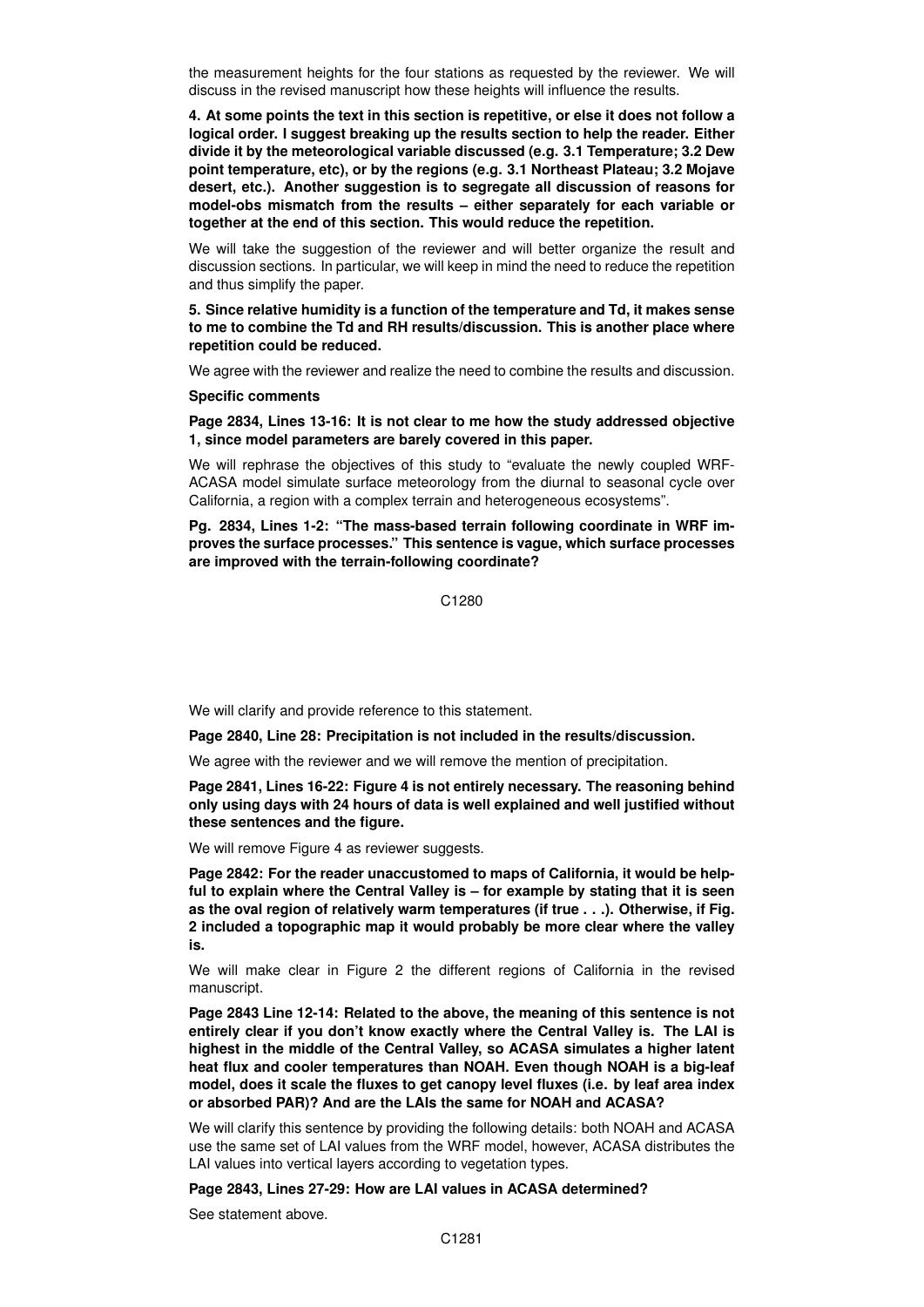**Page 2844, Line 24 – Page 2845, Line 2: What is the height of the lowest sigma layer? Also can it be shown that the turbulent mixing is lower in ACASA or is this just conjecture? Do the two models have similar night-time sensible heat fluxes?**

The first half sigma height is about 30 m, and the first full sigma height is about 60- 100m. We will remove the issue regarding the PBL height and we will explain in more detail the night-time temperature bias in the revised manuscript.

## **Page 2845, Line 24-25: Is this a typo, it seems visible in Fig. 6 that the diurnal range is smaller in WRF-ACASA.**

This analysis of the diurnal range will be assessed using Fig. 7. In addition, we will reconstruct Figure 6 to reflect daily variability instead of hourly temperature variation.

**Page 2845, Line 29: I do not see a warm bias in NOAH during these times at the MC site.**

We will improve the analysis of Fig. 6, based on daily means.

**Page 2848: I am not sure what Table 2/Figure 9 add. Through the rest of the paper, there are 4 basins discussed and now there are 13 – how do these relate? It seems this figure just confirms the previous analysis. If it's retained, the authors should show the equation used for the Degree of Agreement statistic. Also, in Fig. 9 the convention used in the other figures of red for WRF-NOAH and blue for WRF-ACASA is reversed.**

We will move Table 2 and Figure 9 as supplemental documents and correct the colors on the figure. We will provide the statistical equation as suggested by the reviewer. And we will add the following statement to clarify the issue regarding the air basins: "At the time of the study, there are 13 air basins over California designated by the California Air Resources Board to represent regions of similar meteorological and geographic conditions. In this study, 4 basins are selected for more detailed analysis due to their

C<sub>1282</sub>

distinct meteorological, geographic, as well as ecological attributes."

**Page 2850, Line 5: The choice of land surface model clearly does affect the simulation (as is shown in Fig. 10-11), but maybe not the overall basin-wide biases.**

We agree with the reviewer that the choice of land surface model does affect the simulation on certain stations but maybe not the overall basin-wide biases. We will clarify this in the revised manuscript.

**Page 2850, Line 8: What is meant by "This" at the beginning of the sentence? Do you mean the poor model performance in both NOAH and ACASA? It is a little unclear since the previous sentence addresses atmospheric processes, but this sentence refers to surface properties. Also the following sentence is hard to understand as its written.**

"This" refers to the poor model performance in both NOAH and ACASA over the Mojave Desert. We will take the suggestion of the reviewer to rewrite this section to make it easier to understand.

**Figure/Table Comments:**

**1. Fig. 2: Replace the numbers in Fig. 2a with labels for each vegetation type.**

We will add a legend describing the vegetation types.

**2. Figures 6 and 10 would be easier to interpret as difference plots (ie: Show the Model-Observations for each model). Or, plot the daily averages in Figures 6 and 10 since the diurnal cycle is examined in Figures 7 and 11.**

We will plot the daily averages of Figure 6 and 10 as suggested by the reviewer.

**3. It would be useful for the four basins to be shown in Fig. 2 or 3.**

We will merge Figs. 2 and 3 and add a panel showing the location of the 4 basins.

**4. Fig. 3: Show the 4 stations used in the analysis in a different color/symbol.**